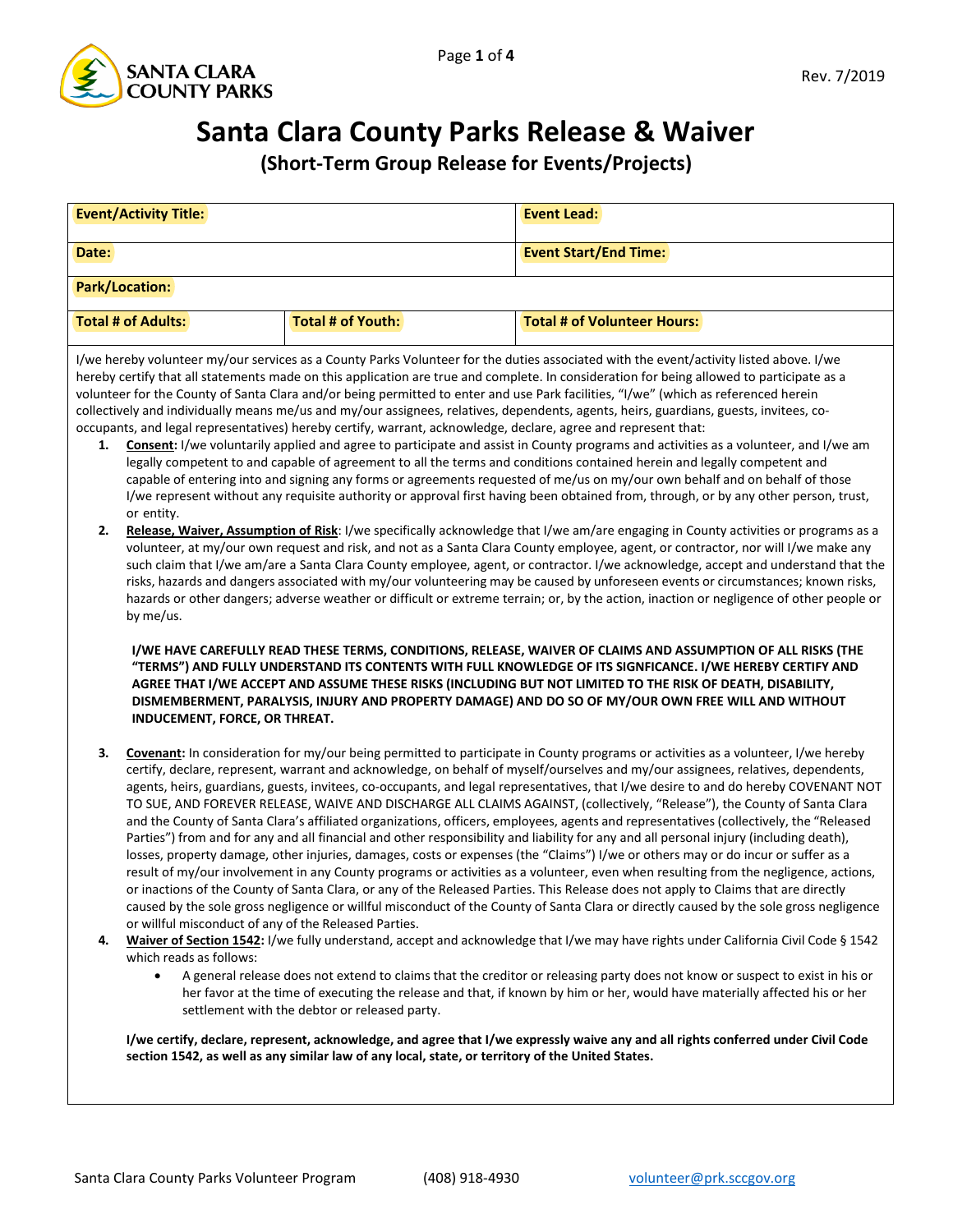

- **5. Indemnity**: Excluding any Liabilities that are directly caused by the sole gross negligence or willful misconduct of County of Santa Clara or any of the Released Parties, I/we shall indemnify, defend, save and hold harmless County of Santa Clara and each of the Released Parties from, for, and against any and all Claims, causes of action, risks, lawsuits, losses, allegations, injuries, illness, death, damages and liabilities (including but not limited to litigation costs and attorneys' fees) (collectively, the "Liabilities") occasioned by, relating to, or resulting from, wholly or in part, directly or indirectly my/our acts or omissions, and/or the acts or omissions of my/our assignees, relatives, dependents, agents, heirs, guardians, guests, invitees, co-occupants, legal representatives, or other persons.
- **6. Binding Effect**: It is understood and agreed that the Terms are binding on me/us and my/our assignees, relatives, dependents, agents, heirs, guardians, guests, invitees, co-occupants, and legal representatives and are intended to be as broad and inclusive as is permitted by the laws of the State of California and that if any portion of these Terms are held invalid, I/we agree, accept and understand that the balance shall, notwithstanding, continue in full legal force and effect.
- **7. Complete Understanding**: I/we certify, affirm and acknowledge that, under penalty of perjury, I/we have read, understand and agree to be bound by these terms and conditions.
- 8. Relationship: Nothing I/we do as a volunteer shall be deemed or construed to render, nor does it render, the County of Santa Clara and me/us as joint ventures, representatives, partners, agents, a joint enterprise, employer-employee, landlord-tenant, or lenderborrower. I/we will not under any circumstances represent or hold myself out as an employee, agent, or representative of the County of Santa Clara.
- **9. Criminal History, Health:** I/we have no criminal convictions, am not currently under indictment or prosecution for any offense and am not wanted for questioning or arrest by any law enforcement or government agency; and, I/we am of sufficient physical and mental condition to engage in the activities and programs requested of me/us as a volunteer. I/we hereby consent to and authorize the administration of all emergency medical treatment deemed necessary by County staff, or its agents and general medical services rendered, or assisted by County staff for the person(s) named in this instrument.
- **10. Background Check:** I/we hereby authorize representatives of Santa Clara County or its agents to perform a background check on me/us.
- **11. Consequences of not providing all or any part of the requested information**: I/we understand that placement as a County Park Volunteer will not occur if I/we do not provide all or any part of the information specified herein.
- **12. Disclosure of All Health Conditions**: I/we have disclosed all potential health and physical conditions that have the potential to impact my/our ability to perform the volunteer services and will disclose any new potential health and physical conditions that have the potential to impact my/our ability to perform prior to engaging in any volunteer services. I/we will refrain from performing such volunteer activities if there is the potential that it might impact my/our health or physical condition.
- **13. No Harassment; No Discrimination**: The County of Santa Clara has a zero-tolerance policy with regard to harassment and discrimination in the workplace. Employees, volunteers, vendors, visitors and others are protected from and shall refrain from engaging in sexual harassment, harassment and retaliation of any kind, and discrimination related to civil rights protections. I/we acknowledge, agree, and understand that I/we shall abide by the standards set forth in these Terms; local, state, and federal laws; and, County policies relating to sexual harassment, harassment, and discrimination. For more information regarding the County's policies please refer to the policies on Sexual Harassment, the County Policy against Discrimination, Harassment and Retaliation, or visit the Equal Opportunity Division website a[t https://www.sccgov.org/sites/eod/Pages/home.aspx](https://www.sccgov.org/sites/eod/Pages/home.aspx) or call them directly at (408) 299-5865.
- **14. Policies and Regulations**: I/we agree to comply with all the Terms, and all County policies, regulations, directives, and instructions, and to conduct myself/ourselves in a professional manner, consistent with the same standards as established for County employees.
- **15. No Compensation**: I/we understand that I/we will not be compensated for any work performed as a volunteer, other than for reimbursement of pre-approved necessary and allowable expenses authorized in accordance with County rules and procedures.
- **16. Rights, Titles, and Interest**: I/we understand and agree that all rights, title and interest, including copyright, in and to any and all materials, documents, creative work, art, photographs, data, programming and other information, created by me/us as volunteer(s) belong to the County upon creation and shall continue in the County's exclusive ownership in perpetuity.
- **17. Worker's Compensation**: I/we understand and acknowledge that the County does not provide insurance coverage or worker's compensation for the volunteer activities encompassed by this agreement. As a volunteer, I/we will not be eligible for workers compensation benefits. In the event I am/we are injured while performing authorized volunteer duties, I/we understand that I/we may be eligible for limited medical cost reimbursement provided by the County up to a limit of \$5,000 if I/we do not have sufficient insurance to cover medical costs for treatment of such an injury.
- **18. Photographic Release**: I/we grant to Santa Clara County the perpetual, unlimited, royalty-free, non-revocable right to use any and all photographic, digital, and electronic images and video or audio recordings of me/my/our child that are made by Santa Clara County or its representatives during my/our child's service with Santa Clara County, including royalties, proceeds, or other benefits from use of the photographs or recordings.
- **19. Waste:** I/we will conduct any and all activities so as to avoid and prevent waste, nuisance, or unreasonable annoyance to the County of Santa Clara, to County property, to other park visitors or users, or to neighboring properties.
- **20. No Alcohol; No Smoking:** I/we understand and accept that the sale, distribution, promotion, advertising, or use of any type of alcohol is strictly prohibited and I/we will comply with this standard while in, on, or around County property or facilities. I/we will not smoke on, in, or around County property or facilities.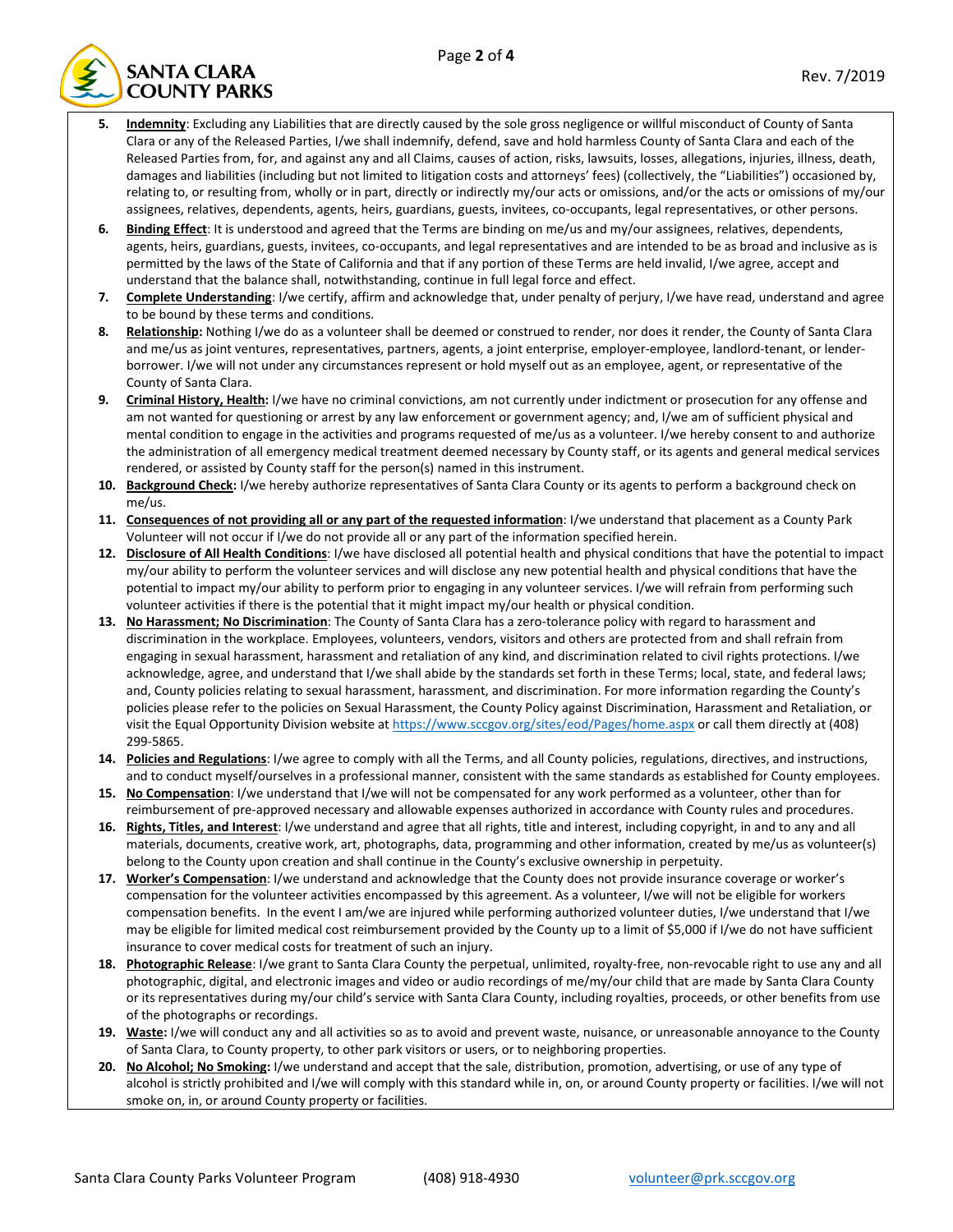

**21. Obey All Laws; Professionalism:** I/we will obey all laws at all times, including but not limited to County ordinances, policies, procedures, and guidelines, and all other local, state, and federal laws. I/we will at all times conduct myself/ourselves in a professional, courteous, and respectful manner. **22. Jurisdiction; Venue:** I/we acknowledge and agree that these Terms shall be construed and enforced in accordance with the laws of the State of California and proper venue for legal action regarding these Terms or any of my/our volunteer activities or services shall be in the County of Santa Clara, State of California. **23. VOLUNTEER CLEARANCE VERIFICATION AND COMPLIANCE WITH THE CHILD ABUSE AND NEGLECT REPORTING ACT:** I/we understand and acknowledge that my/our activities may involve interaction with or occur in or around minors or other vulnerable populations and as such I/we acknowledge, agree and accept that at any time deemed appropriate by the County of Santa Clara, I/we may be asked to leave County property or facilities, in which case I/we will fully comply and do so promptly. I/we represent, warrant, acknowledge, covenant and agree to comply with all of the following: • If a volunteer provides services involving minors, works directly with minors, or has supervisory or disciplinary authority over minors, then County will conduct a criminal background check of the volunteer through the database of the California Department of Justice, as well as an FBI criminal database background check. • All such volunteers shall also comply with the provisions of the Child Abuse and Neglect Reporting Act, California Penal Code Section 11164 et. seq. Additionally, as a volunteer I/we certify under penalty of perjury, to comply with all of the following: o I/we shall not at any time be in any position with supervisory or disciplinary authority over minors, if I/we have been convicted of any offense identified in California Public Resources Code Section 5164 o If I/we have any supervisory or disciplinary authority over a minor or minors, I/we am at least 18 years of age or older. o If I/we have supervisory or disciplinary authority over a minor or minors, before starting any such work or activity, I/we shall (1) first complete and pass an appropriate background check, including fingerprints and (2) actively seek and obtain annual updates on these requirements, including the obligation to report suspected child abuse. o If I/we may have direct contact with children or may provide food concessionaire services or other licensed concessionaire services, I/we shall first comply with the TB testing requirements set forth in Section 5163 of the California Public Resources Code and shall provide the County evidence verifying that I/we have had a negative TB skin test reading less than 2 (two) years old (if newly hired) or within 4 (four) years (if current volunteer) of the start of volunteer services or activities, and every 4 years thereafter. If I/we have a positive TB skin test reading, I/we will obtain a physician's medical clearance prior to providing volunteer services or activities. County will keep on file each "Certificate" of clearance for the persons described above. "Certificate" means a document signed by a licensed examining physician and surgeon or a notice from a public health agency or unit of the tuberculosis association which indicates freedom from active tuberculosis. o As a volunteer working in or around minors, I/we understand that if services are rendered on a school site, there may be additional requirements that may apply including without limitation, requirements under the California Education Code. o As a volunteer working in or around minors, I/we acknowledge that it is my/our sole responsibility to comply with all applicable laws, regulations and licensing requirements that apply to me. **Voluntary Participation:** I/we hereby certify that the statements on this form are true and correct. Depending on the nature of volunteer activities, fingerprinting, and/or background check may be required. This form is valid for one year from signature.

## SEE SIGNATURE FORM ON NEXT PAGE (Page 4)

Opportunity Coordinator: Please return all completed forms to the Volunteer Program Office.